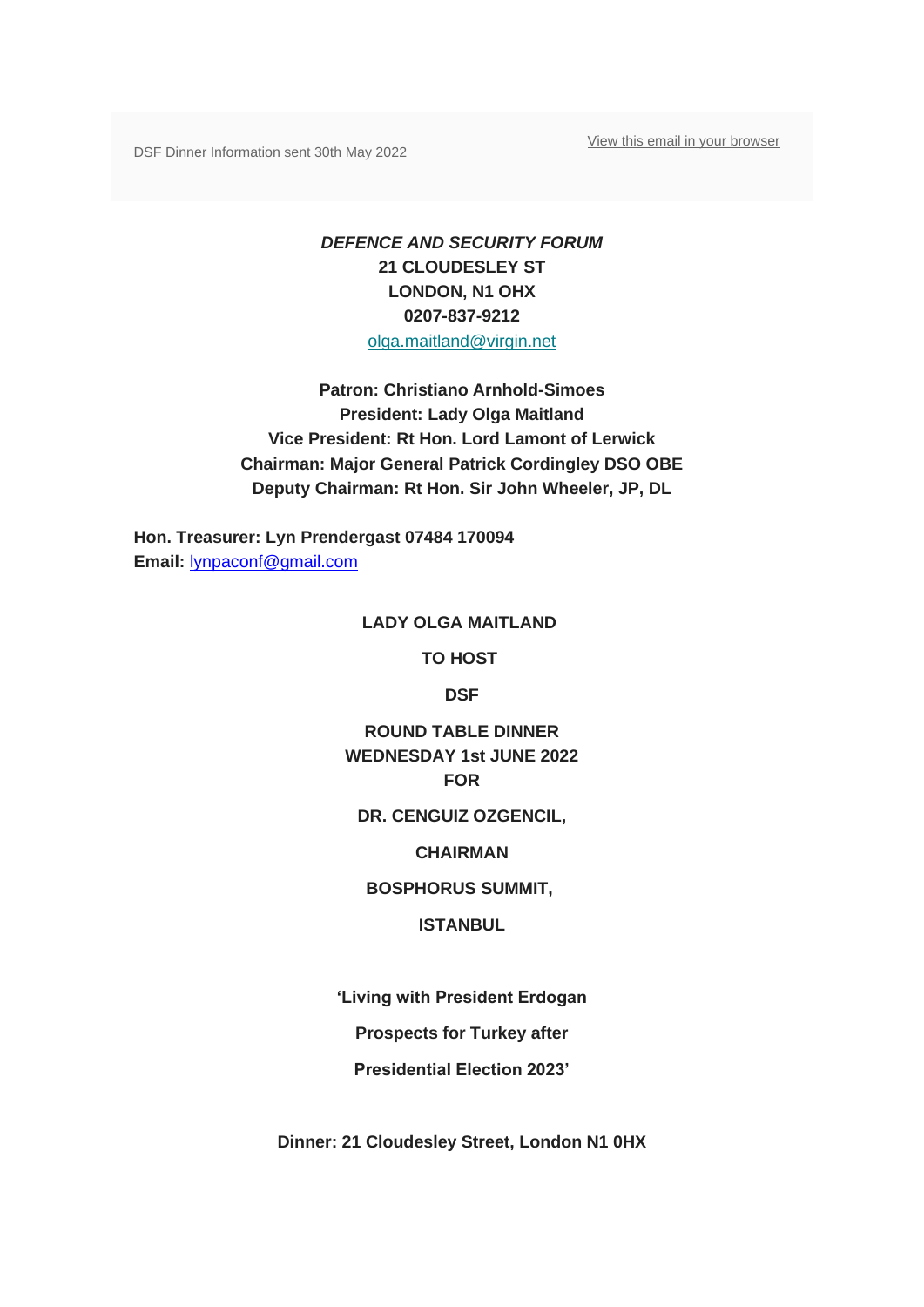# **Dress code: Lounge Suits**

## **7pm for 7.30 Ticket: £75 pp**

+++

### **BOOKING FORM**

## **Living with President Erdogan Wednesday 1st June 2022**

## **7pm for 7.30pm £75pp. Lounge Suits**

## **Payment secures your reservation!!**

Payment by BACs to the DSF bank account at HSBC. Account no 01202278. Sort code 40-02-06. Bank Identifier Code (BIC8): HBUKGB48 IBAN: GB49HBUK40020601202278 Branch BIC (BIC 11) HBUKB4110E

Please include your name or invoice number in the reference details

Cheques are payable to: Defence and Security Forum 21 Cloudesley Street London N1 0HX

Name

**Address** 

Postcode

Tel. no.

Home

**Office** 

Email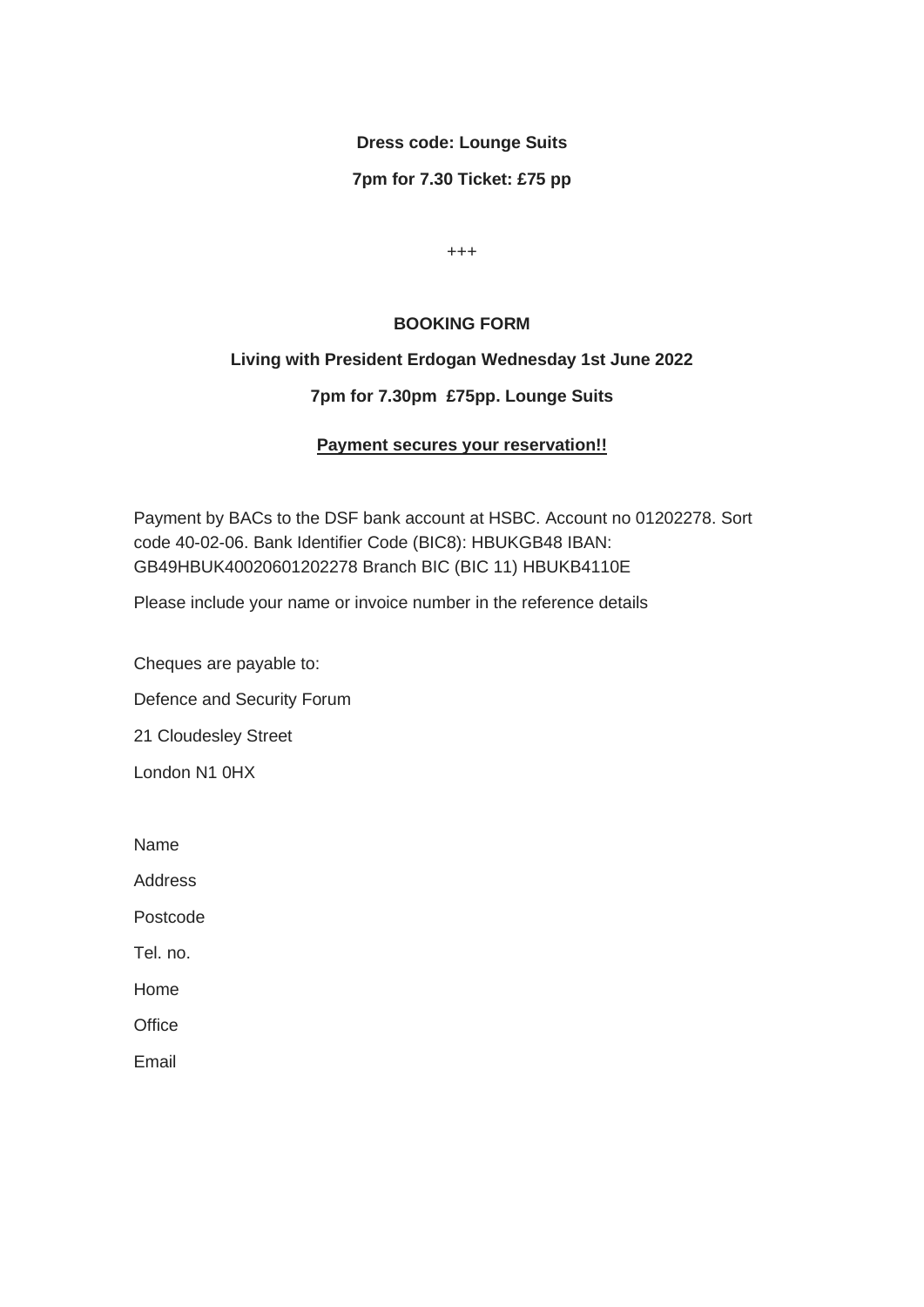#### **CELEBRATING**

### **H.M. THE QUEEN'S JUBILEE**

### **DINNER**

#### **Wednesday 22nd June**

**Army and Navy Club 36-39 Pall Mall, London SW1Y 5JN**

**Opened and Moderated by**

**RT. HON. SIR MALCOLM RIFKIND, QC**

**Former Foreign Secretary**

**Presided over by**

**The Rt. Hon. Sir John Wheeler, DL**

**Decorations may be worn**

**Photographer**

**HENRY DALLAL**

**will present**

## **PAGEANTRY AND PERFORMANCE**

#### **NOBILITY OF ROYAL EQUINE PAGEANTRY**

**Royal Historian**

**HUGO VICKERS, DL**

**Reflecting the Life and Impact of**

# **H.M. THE QUEEN**

**Dinner: 7 for 7.30 pm. Black tie Ticket: £95 pp**

+++

**BOOKING FORM**

# **CELEBRATING**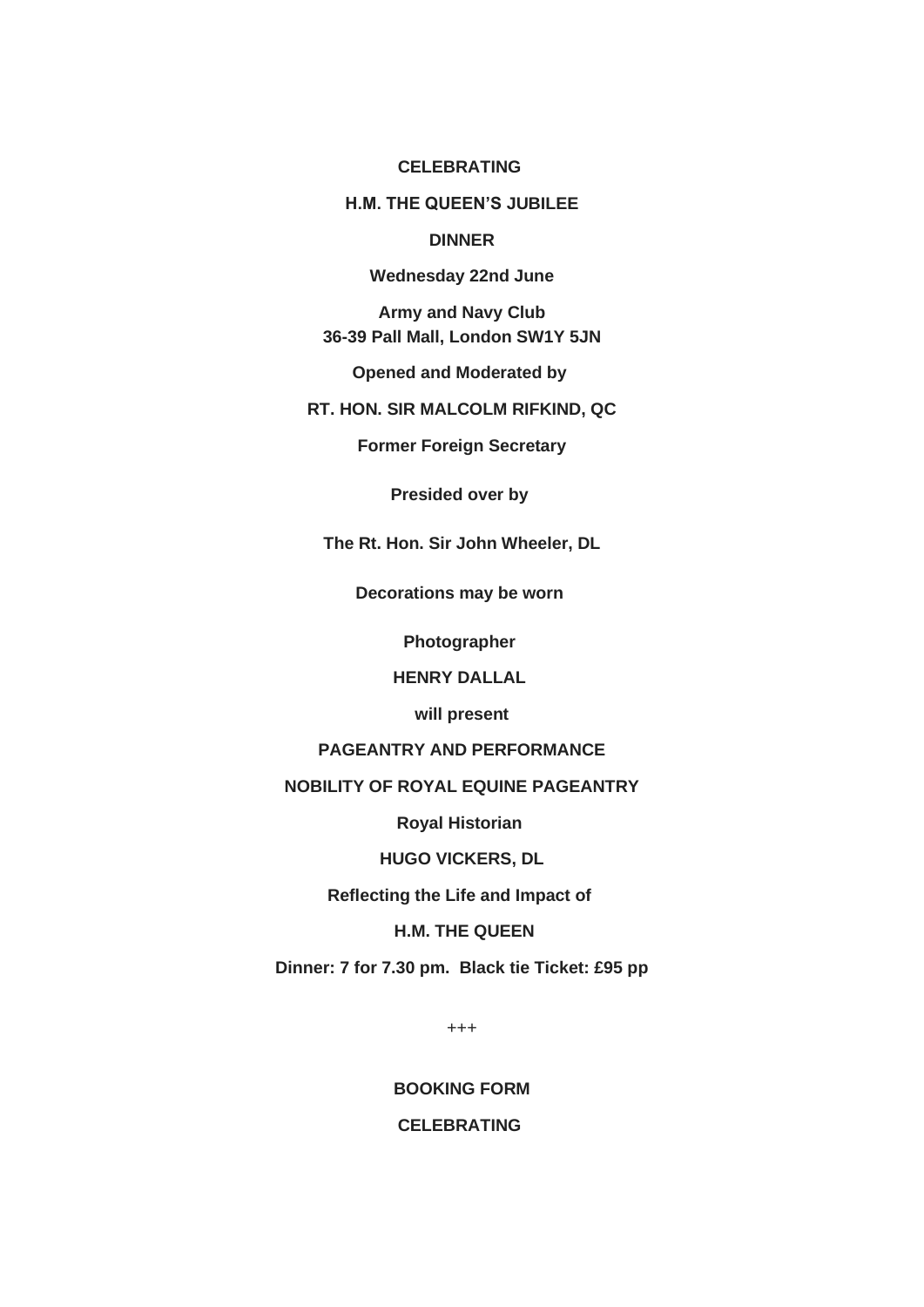#### **H.M. THE QUEEN'S JUBILEE**

#### **DINNER**

### **Wednesday 22nd June**

# **Army and Navy Club 36-39 Pall Mall, London SW1Y 5JN**

# **Dinner: 7 for 7.30 pm. Black tie Ticket: £95 pp**

#### **Payment secures your reservation!!**

Payment by BACs to the DSF bank account at HSBC. Account no 01202278. Sort code 40-02-06. Bank Identifier Code (BIC8): HBUKGB48 IBAN: GB49HBUK40020601202278 Branch BIC (BIC 11) HBUKB4110E

Please include your name or invoice number in the reference details

Cheques are payable to:

Defence and Security Forum

21 Cloudesley Street

London N1 0HX

Name

Address

Postcode

Tel. no.

Home

**Office** 

Email